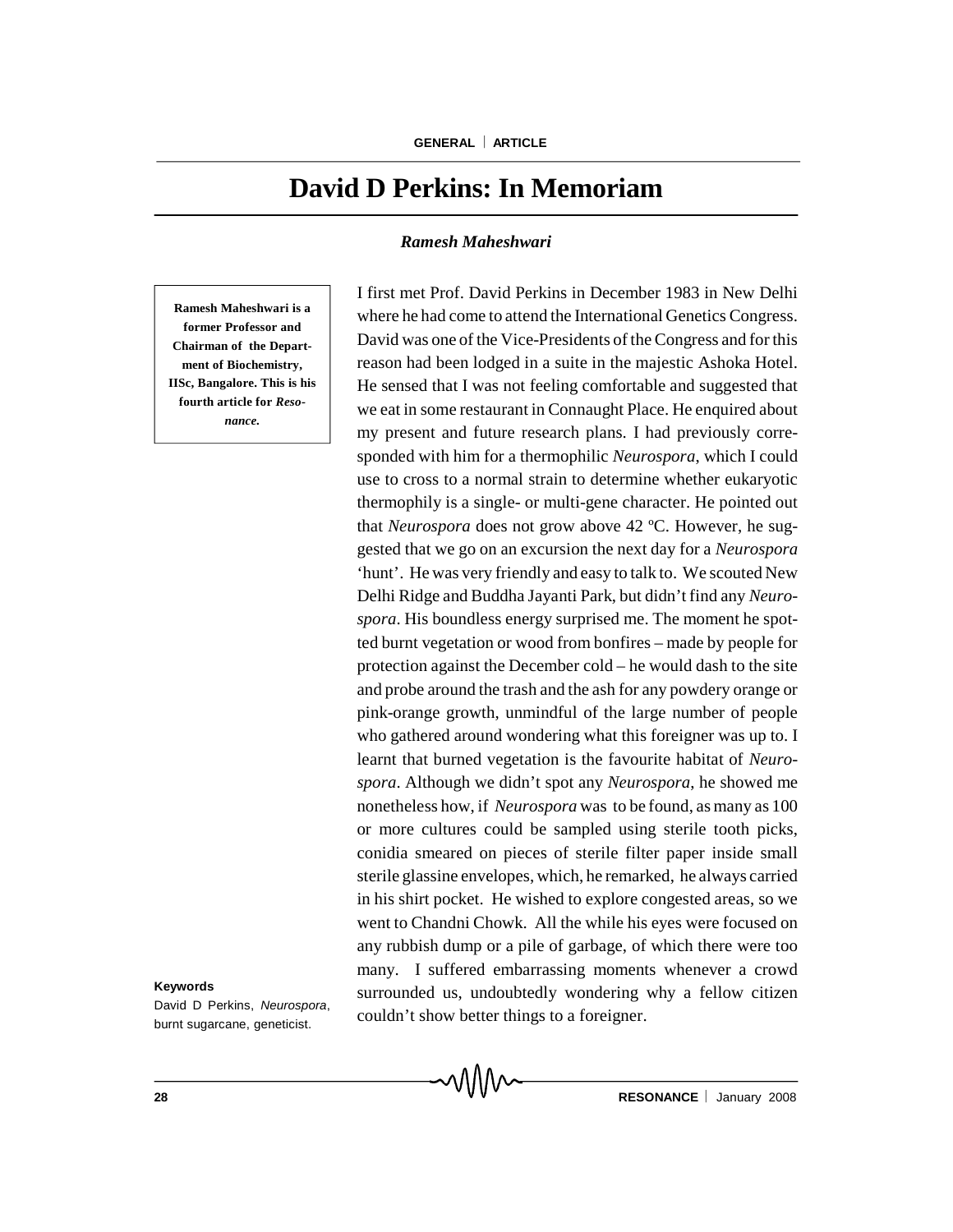**GENERAL ARTICLE**



During 1989-1990, David arranged for me and my family to visit Stanford. The very first day on our arrival he took us to his home to meet his geneticist wife Dorothy (Dot). Soon after our arrival in California, we were 'greeted' by the great earthquake in the Bay area. The gas supply and power were off. David, Dot and their long-time associate, Namboori Raju, saw to it that this nightmarish experience did not affect us mentally. The next morning, Raju and I walked to the Biology building. The police had cordoned off the building without being aware that someone had given them a slip and was working inside as usual. When alone, David was in the habit of not turning the lights on – the light from the Bunsen flame being sufficient for making crosses.

There was not a single day David missed coming to the lab. And everyday, by the time I came around 7.30 AM, he had already finished the lab upkeep, which he chose to do himself. This included the daily killing (autoclaving) of nearly a thousand test tube cultures, scores of Petri dishes, etc., discarded the previous day by people working in his lab. David could not risk contamination of one strain with another morphologically similar but otherwise a different strain. Surprisingly, colleagues could not tell me whether David ever went on a vacation, although, from reading his publications, I know that he did visit tropical countries for observing and collecting Neurospora in order that he could provide information on its natural history, distribution, *Figure 1. Prof. David Perkins meeting Prime Minister Smt. Indira Gandhi during his visitto India in 1983 to attend the International Genetics Congress.*

There was not a single day David missed coming to the lab.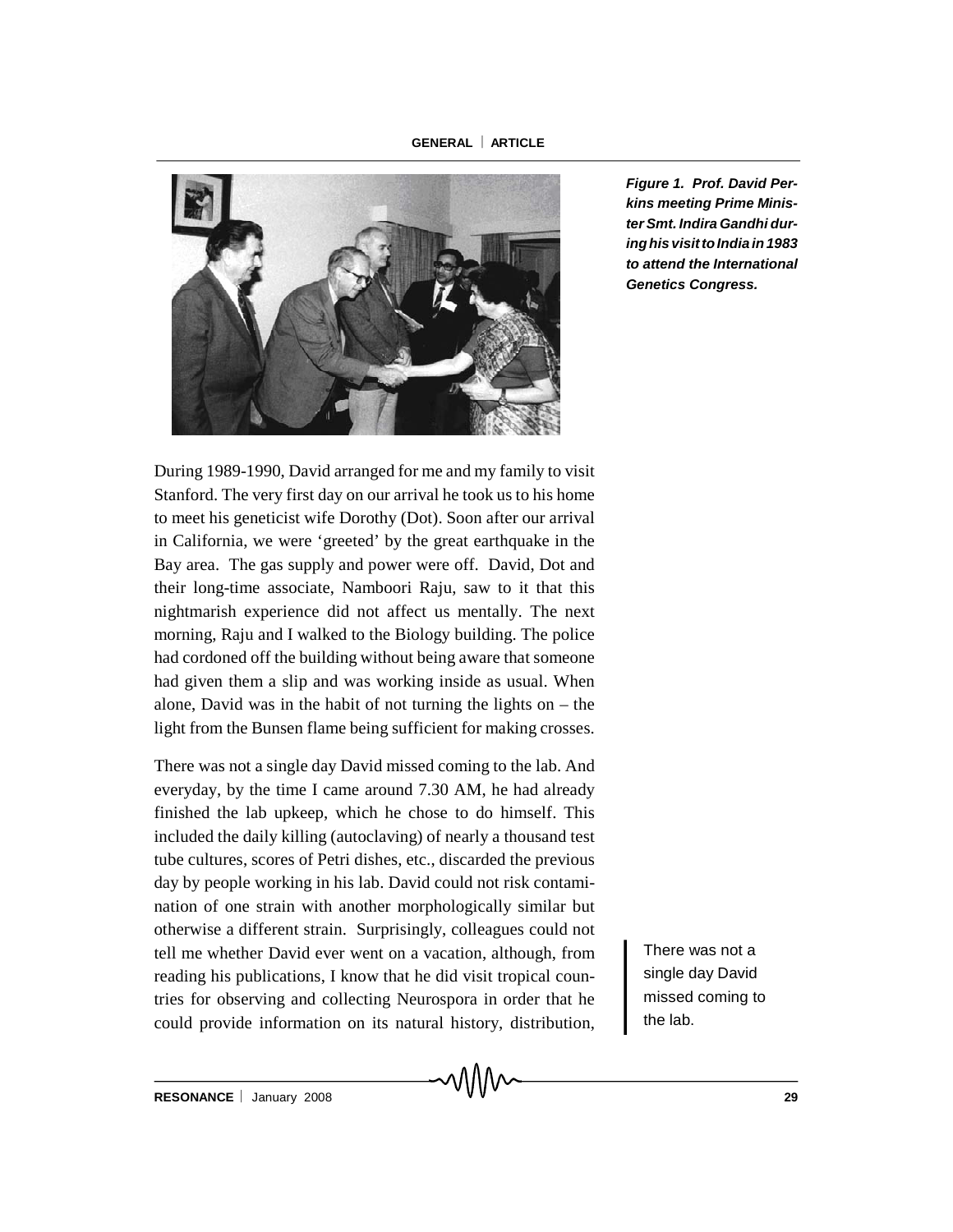David had so influenced Yanofsky that half of the latter's large group of students worked on the molecular genetics of development in *Neurospora*.

population structure, and speciation. His vast collection provided genetic variants of the kind not obtainable by induced mutations in the laboratory. One example is the *spore-killer* mutant. This came from Perkins' collection of *Neurospora* from New Zealand and Africa. I should think that *spore-killer* would specially appeal to biologists interested in mechanisms of cell death or escape from death.

I was fortunate to attend David's practical course on the care, feeding and breeding of *Neurospora*, which he gave every alternate year, mostly for the benefit of Charles Yanofsky's students. David had so influenced Yanofsky that half of the latter's large group of students worked on the molecular genetics of development in *Neurospora*; David provided them intellectual and emotional support and material. He showed me several innovative techniques that he had developed, such as how to preserve fungal stocks in silica gels, how to determine mating type of as many as 50 unknowns on a single Petridish culture of the *fluffy* mutant (just as a chemist does spot tests on a porcelain plate), how and when to make genetic crosses, and how to identify the species based on the mating test, (for example, his discovery of a rare *N. discreta*). He had developed tester strains for identifying species based on the criteria of mating compatibility (biological species recognition, BSR). Using his tester strains and learning how to make crosses and the criteria of species recognition, I identified the Indian *Neurospora* stains that I had taken to Stanford. Even with limited efforts, I had in my collection all five heterothallic species: *crassa*, *intermedia*, *sitophila*, *tetrasperma* and even the supposedly rare species *discreta*.

During a meeting of *Neurospora* workers at UCLA, David introduced me as "a visitor from India who has *Neurospora* growing in his backyard". Never once did David reveal the slightest irritation in my having come to his lab so unprepared in basic genetic tools and techniques. David demonstrated how to collect and analyze tetrads, how to analyze and interpret crossing-data for identifying the types of chromosomal rearrangements, or use *alcoy*.*csp* or *multicent* linkage tester strains that he had specially

MMM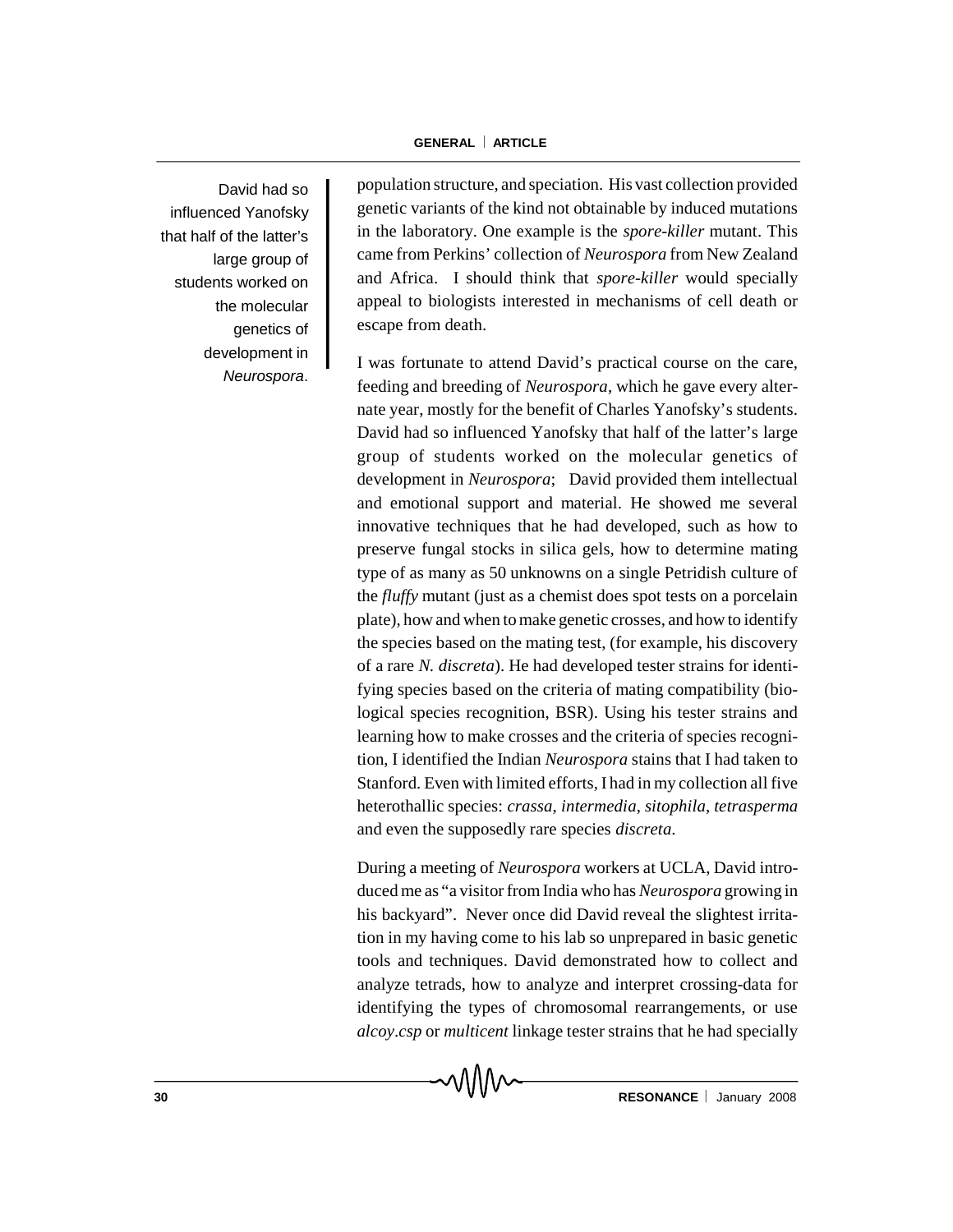## **GENERAL ARTICLE**

constructed for rapid assignment of an unknown mutant gene to a particular linkage group. He instructed me on how to map an unknown gene using three-point crosses. These I did learn, but what I did not and could never learn was how he predicted the use of a particular genetic stock for solving a particular problem and often predicted the results with an uncanny accuracy. Under his guidance, within a short time, I characterized the two unknown genes in *Neurospora* strains that I had isolated in India. Using his tester strains, I identified a fragrant *Neurospora*. This strain, Vickramam – named after the place of its origin in India – is most unusual: its morphology on agar medium is perfectly normal like wild type but in liquid shake cultures it grows like bacteria; the conidia directly germinate to form more conidia, bypassing the usual mycelial phase, the microcycle conidiation. I worked out the genetic basis of microcycle conidiation. Namboori Raju, arguably the best fungal cytologist, showed me how the small fungal nuclei and chromosomes were visualized using DAPI stain. On my return I wrote up my Stanford work and sent the manuscript to David for approval; however, he politely refused to allow his name to be added as co-author. I found out that he never included his name in any publication, even from his own lab, unless he had equally contributed in the bench work.

My success in finding *Neurospora* in my 'backyard' pleased David Perkins so much that he advised his associate David (Dave) Jacobson to visit Bangalore for two months. Dave, my students, and I had a great time collecting *Neurospora* cultures in sugar-

cane fields in and around Mandya (a place some 80 km southwest of Bangalore). We had an advantage: we could buy canes in the market, plant them in pots, cover them with straw, and burn the canes to simulate the situation in the field. The advantage of this reconstruction experiment or simulated burning was that we could daily monitor the development of *Neurospora*. Previous genetic and molecular data had

David never included his name in any publication, even from his own lab, unless he had equally contributed in the bench work.

*Figure2.Neurosporagrowing on burnt sugarcane stubble in a field in Mandya near Bangalore*

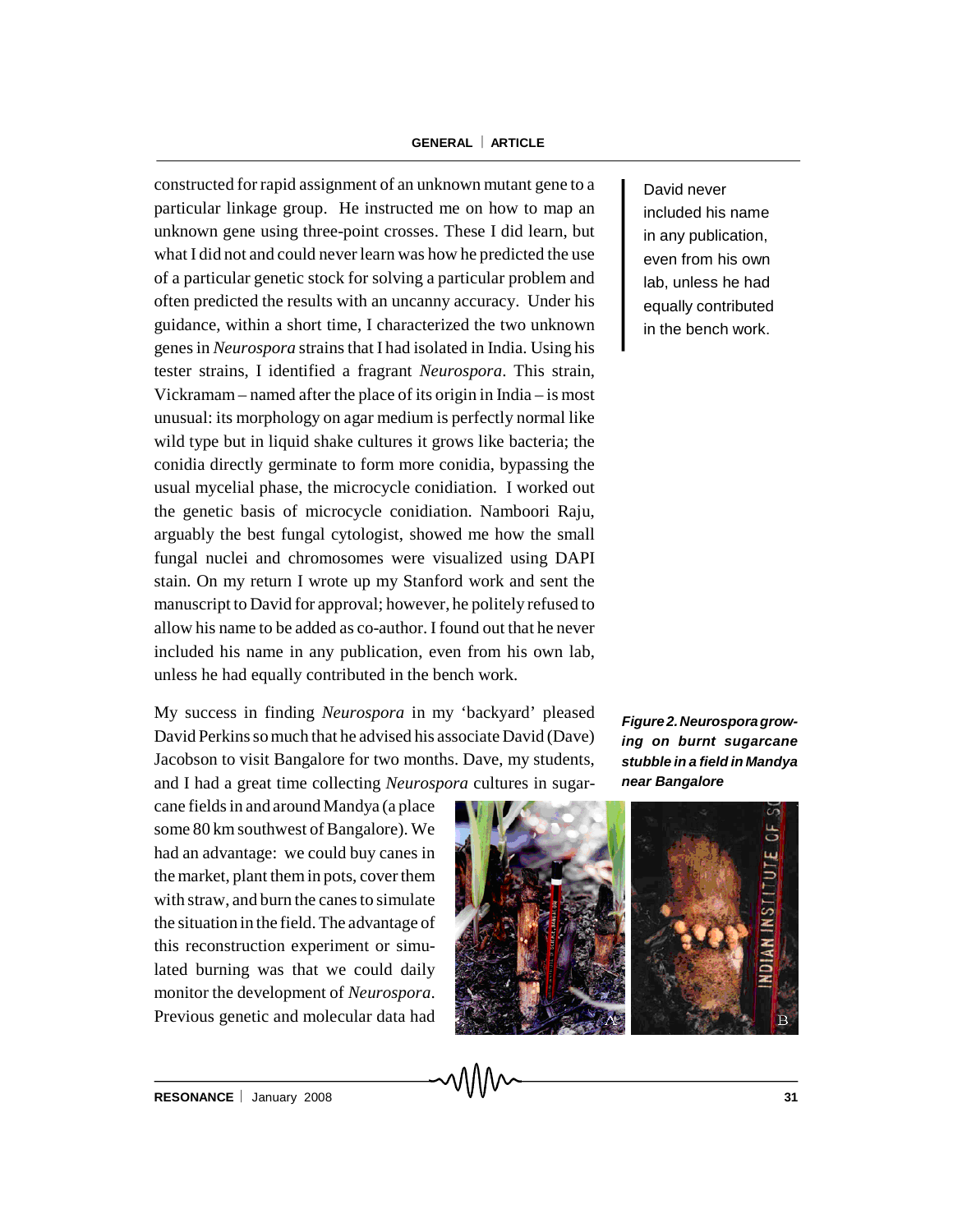David was a walking encyclopedia of the more than 1000 genetic loci known in *Neurospora*, their distinguishing characteristics, and their positions in the seven chromosomes.

predicted that *Neurospora* populations are outbreeding, but there was no proof of a sexual stage in nature. We discovered its perithecia and characteristic ascospores, implying that *Neurospora* reproduces sexually in nature: its asexual and sexual phase is separated in time and space. Our work suggested that *Neurospora* can survive between the burns in the form of sexuallyformed, dormant, heat-resistant ascospores which are activated by furfural produced from burned hemicellulose in plant tissue. A puzzle had been solved. Dave Jacobson remarked, "Conducting experiments with burned sugar cane would be impossible in a lab in USA".

Though I did learn some basic microbiological and genetic techniques specific for research on *Neurospora*, I can't fool myself. Even if I had stayed in David's lab for the remaining years of my life, it would have been next to impossible to learn which marker strains to use, and how, in a particular genetic experiment, to predict the results with any accuracy. He was a walking encyclopedia of the more than 1000 genetic loci known in *Neurospora*, their distinguishing characteristics, and their positions in the seven chromosomes. He was able to provide immediately any mutant strain upon request from the stocks which he had constructed over the years and the precise application of which only he knew. Not surprisingly, investigators from all over the world came to Stanford, or regularly sought his advice, or for pilgrimage. There were senior visitors in his lab like me. But we mostly ended up learning ascospore – picking under the microscope; the interpretation of the data and inferences were left for David. Sharat Chandra has very aptly remarked, "The world has lost the last of the great geneticists".

Upon return to Bangalore, I gradually wound up my physiological and biochemical research on thermophilic fungi, and switched to *Neurospora*. We began collecting *Neurospora* from the Mandya District, where sugarcane is cultivated. Following the harvesting of canes for milling, the field is burnt to clear the enormous trash of cut leaves. The burnt stubbles are a substrate *par excellence* for *Neurospora*. Among the hundreds of cultures we collected over

Sharat Chandra has very aptly remarked, "The world has lost the last of the great geneticists"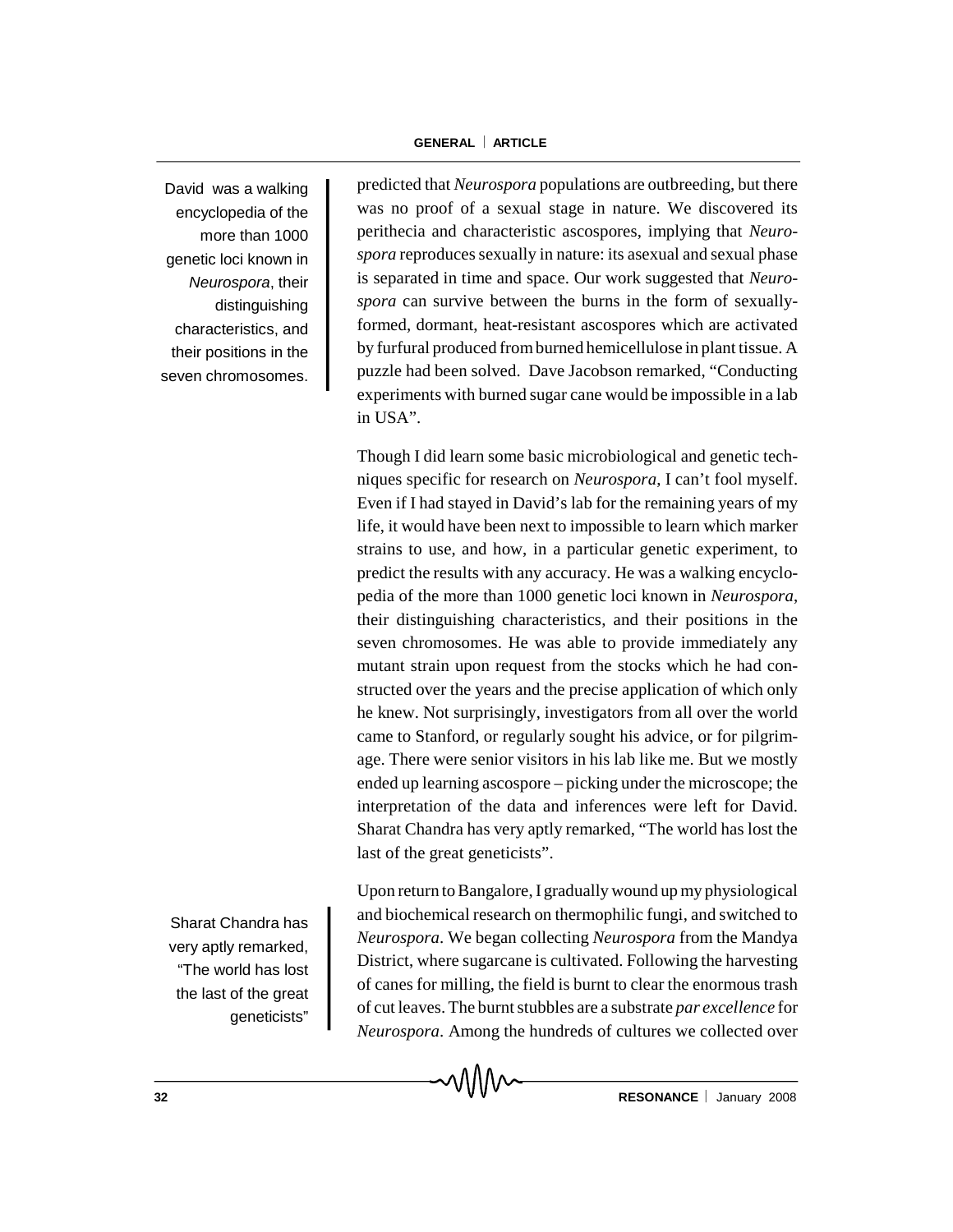### **GENERAL ARTICLE**

the years since 1991, we could screen and characterize only a few. In this treasure trove of cultures, we identified a culture which died after 4-5 subcultures, regardless of the composition of the medium, unlike the wild-type which are 'immortal'. We called this mutant*senescent* and this was the material used by two of my graduate students. With David's guidance through electronic mail, the *sen* gene was mapped to the linkage group V, between *cyh-2* and *al-3*. I wish that, with *Neurospora* genome sequence being available, someone determines the identity of SEN protein product and elucidates the mechanism of death in fungi, which are supposedly immortal. The problem is how does one carry out genetics and biochemistry with a strain that dies in just a few subcultures? I recalled David's heterokaryon methodology of preserving strains harboring possible lethal genes. This and other mutants convinced me of the opportunities available in India for studies on natural populations. Our *sen* mutant would have been difficult, if not impossible, to produce in the laboratory. When we published on this, I quickly received a surprise invitation from Helmut Bertrand in East Lansing who was interested in senescence phenomenon in fungi – i.e., 'the death of the immortals'. Bert suggested that I come to East Lansing for three months. Instead I sent my last student to Bert's lab. The *sen* mutant dies because of short GC-rich repeats in mitochondrial DNA favouring intramolecular recombinations and deletions due to short repeats causing cytochrome deficiencies. I thus began to increasingly appreciate the study of natural populations. David Perkins' global collection of more than 4000 cultures is a resource for many types of genetic studies for generations to come. The cultures, laboriously collected by David over several years from warm and humid tropical regions of the world, are preserved by the Fungal Genetics Stock Centre.

Perhaps I should record why I, despite being in a biochemistry department, never tried to become the so-called 'molecular biologist', even after the opportunity of a sabbatical in Stanford. Before I was to return to Bangalore, my students had sent me a list of biochemicals including restriction enzymes that they wanted

MMM

In this treasure trove of cultures, we identified a culture which died after 4-5 subcultures, regardless of the composition of the medium, unlike the wild-type which are 'immortal'.

The *sen* mutant dies because of short GCrich repeats in mitochondrial DNA favouring intramolecular recombinations and deletions due to short repeats causing cytochrome deficiencies.